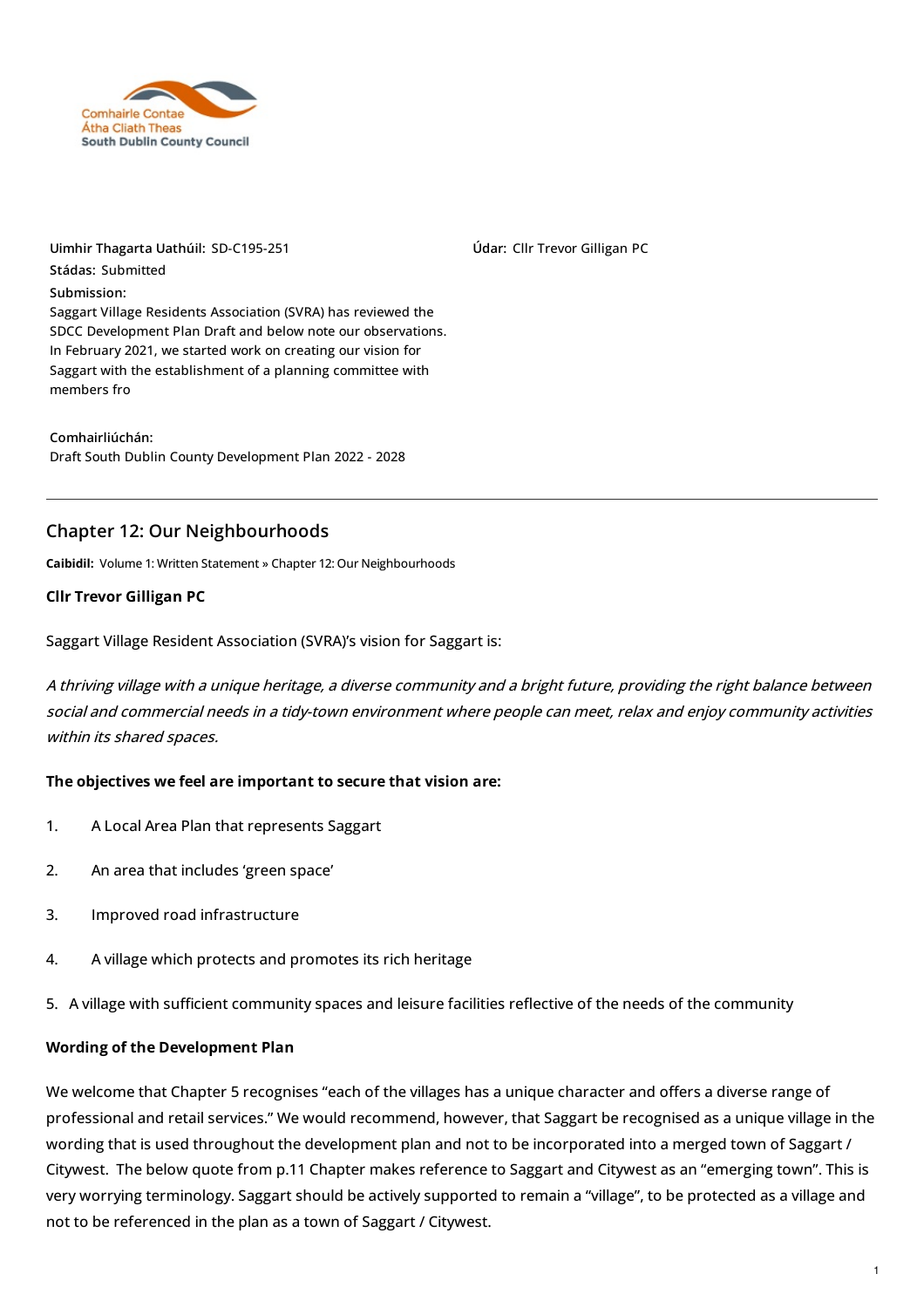"The new district at Fortunestown near the emerging town of Saggart/Citywest is identified for residential growth."

### **A Local Area Plan that represents Saggart (SVRA Objective 1)**

The Plan notes: Under the CSO, Newcastle, Rathcoole, Saggart and Brittas are identified settlements outside Dublin City and Suburbs but their settlement type is not identified within the RSES, this being left to the Development Plan. Saggart is included in the Fortunestown Local Area Plan; however as a village it pales in size compared to the sprawling spread, density and population of Citywest. It was recognised that Saggart would benefit from being included in the Clondalkin Local Electoral Area due to its size and needs being similar to those of Rathcoole, Newcastle and Brittas; this change was made. Saggart and Citywest are separated along constituency lines and do not have the same councillors representing both. This can run the risk of lack of joined up thinking, can leave room for miscommunication and does not ensure that those councillors reviewing and advocating for plans for Citywest are always considering the impact on Saggart and vice versa.

We request consideration that the Development Plan addresses this issue. We suggest Saggart should be linked with Rathcoole, Newcastle and Brittas and have a Local Area Plan created for these similar villages, separate to the Fortunestown Local Area Plan. We feel this is necessary to ensure that Saggart is not overdeveloped.

It is noted in the Plan that Saggart's housing stock increased by 51% between 2011 and 2016 because of reduced vacancy. The Plan also notes that the Saggart settlement had a population in 2016 of 3,133 which is targeted to grow by 366 persons (11%) to 3,499 persons by 2028. We feel these figures are under estimated and that the population growth to 3499 projected for 2028 has already been reached. The 2020 census was delayed to 2021 due to Covid. We expect a significant further increase in development from 2016-2020 will be shown in the next census.

We support the recognition in chapter 7 of the plan that the capacity of zoned lands is considered to be sufficient. We query whether the zoned lands already approved have been underestimated also.

A site on the Boherboy Road was granted permission in 2021 with no recommendations made to infrastructure in Saggart. This we feel is an example of potential zoned lands already being overprescribed if infrastructure is not improved.

# **An area that includes 'green space' (SVRA Objective 2)**

We welcome the commitment in the Development Plan GI7 SLO 1: The current green wildlife corridor between Saggart and Rathcoole be maintained and the need to preserve this wildlife corridor be incorporated into the design and development plans for Rathcoole park.

We welcome plans for the enhancement of the L7 corridor to attempt to link green spaces from Citywest to Rathcoole in a coherent fashion.

The Plan claims to adopt a proactive approach to the preservation and enhancement of biodiversity in South Dublin County by protecting existing and restoring degraded habitats in the county in order to:

- Mitigate climate change impacts by absorbing excess flood water
- **•** Limit atmospheric greenhouse gas concentrations

We welcome Objective 3: To promote and protect native riparian vegetation along all watercourses… and Objective 4: To uncover existing culverts where appropriate and in accordance with relevant river catchment proposals to restore the watercourse to acceptable ecological standards for biodiversity.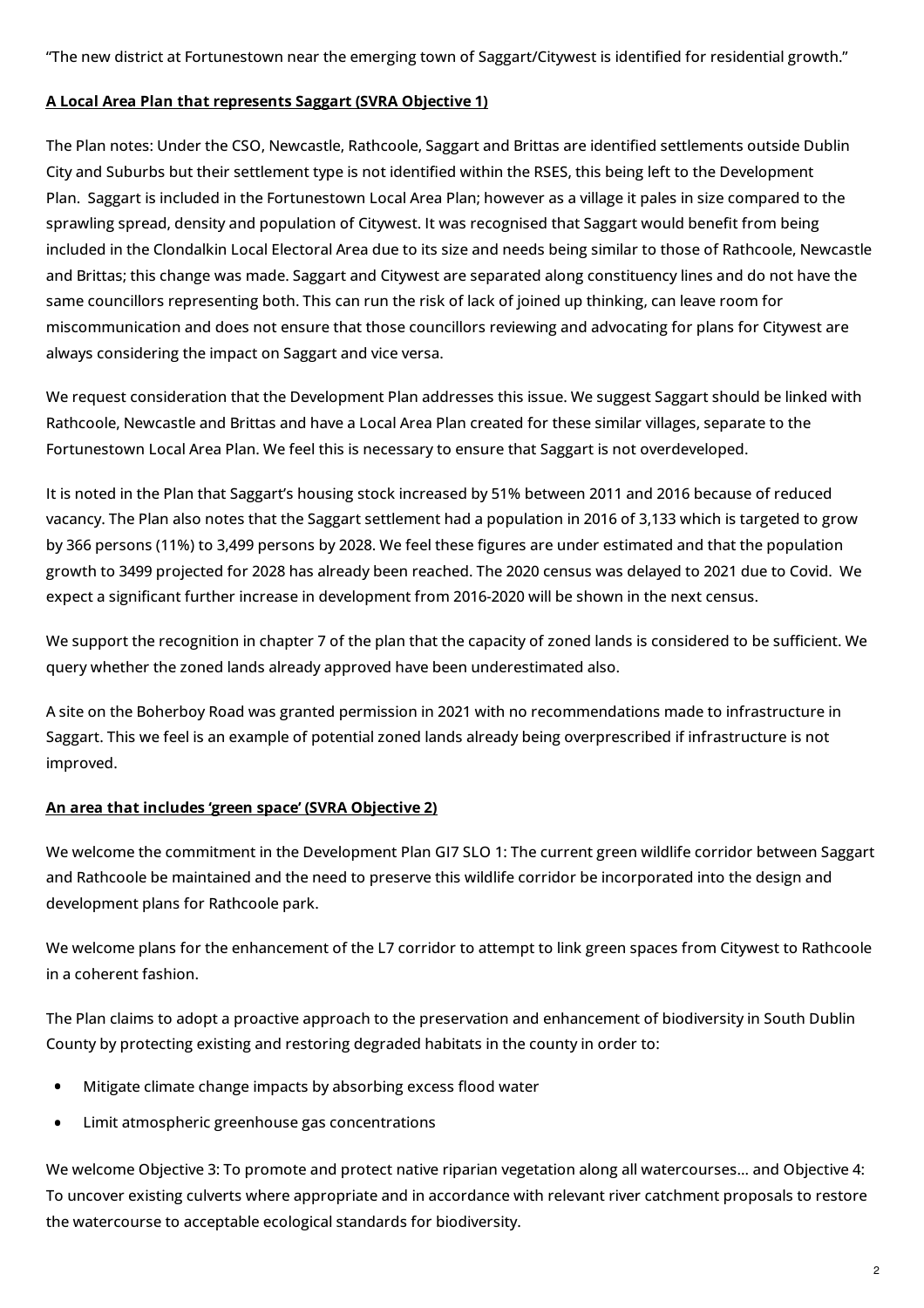Saggart, like Rathcoole and Corkagh Demesne, needs to benefit from these projects. The ecosystems already exist, they need funding for their restoration and maintenance. There are multiple tributaries of the River Camac flowing through Saggart. These should be providing storage areas for flood water but many have become blocked, and their Riparian Corridors been uprooted. Areas of Saggart have experienced flooding possibly as a result of this. If cleared, the natural vegetation will protect the banks from erosion and provide storage areas for flood water as well as food and habitat for wildlife.

We request an SLO to allocate sufficient funding to complete a flood risk assessment for Saggart and to fund the recommendations of this assessment towards restoring and protecting existing biodiversity, ecosystems and drain systems.

### **Improved road infrastructure (SVRA Objective 3)**

Chapter 12 Pg. 7 recognises that it is important "these areas develop at an incremental pace, based on the delivery of social, physical and transport infrastructure and services".

Saggart was identified as the fastest growing town in Ireland in the 2016 Census, with Rathcoole second fastest. Yet the road infrastructure in Saggart has not responded to this development. The roads have not changed, with the village crossroads remaining the sole access route. The effects of this are a congested village at rush hour traffic in pre Covid times, which can be expected to return post Covid.

The Plan in SM6 SLO 1 promises to investigate the need to carry out a traffic and transport study for Rathcoole, Saggart and Newcastle and the surrounding areas following the publication of the GDA Strategy review to 2042 which will clarify the context within which the road network in the area will function and to include a review of HGV movement.

We would state that there is definitely a need and this SLO should be changed to "Commit to carry out a traffic and transport study"

We request an SLO be added to undertake a traffic management strategy for Saggart as has been identified as an SLO for Lucan:

SM6 SLO 2: To undertake a traffic management strategy for Lucan Village, to assess traffic management options, including measures to improve the cycling and pedestrian environment and to examine the potential for off-street parking.

We suggest a new SLO be added to the plan to improve the safety of the road for pedestrians between Millbrook Nursing Home and Saggart Village. There is currently no footpath on Castle Road beyond Drury Mills. This is a barrier for residents accessing community facilities on foot and a safety issue.

Western Dublin Orbital Route New road from N81 to the Leixlip Interchange. New road from N81 to the Link between the N81, N7 and the N4 with a route Leixlip Interchange by-pass function around Rathcoole and Saggart. We note the plan will assess the need for this. We strongly advocate for this orbital route as the existing road infrastructure is not suitable for the existing and planned level of housing for Saggart and surrounding areas. An additional bypass road is essential to remedy the ever increasing congestion experienced in and around Saggart. This road had been identified in 2006 by SDCC as being potentially necessary – significant development has occurred in the 15 years since.

Due to a poor public transport network or safe alternatives, car use in Saggart and surrounding areas remains high; the Luas connects Saggart residents to a particular route only, the No.69 bus route connects residents to a particular route only, there are many parts of Dublin inaccessible to Saggart by public transport. We stress that additional and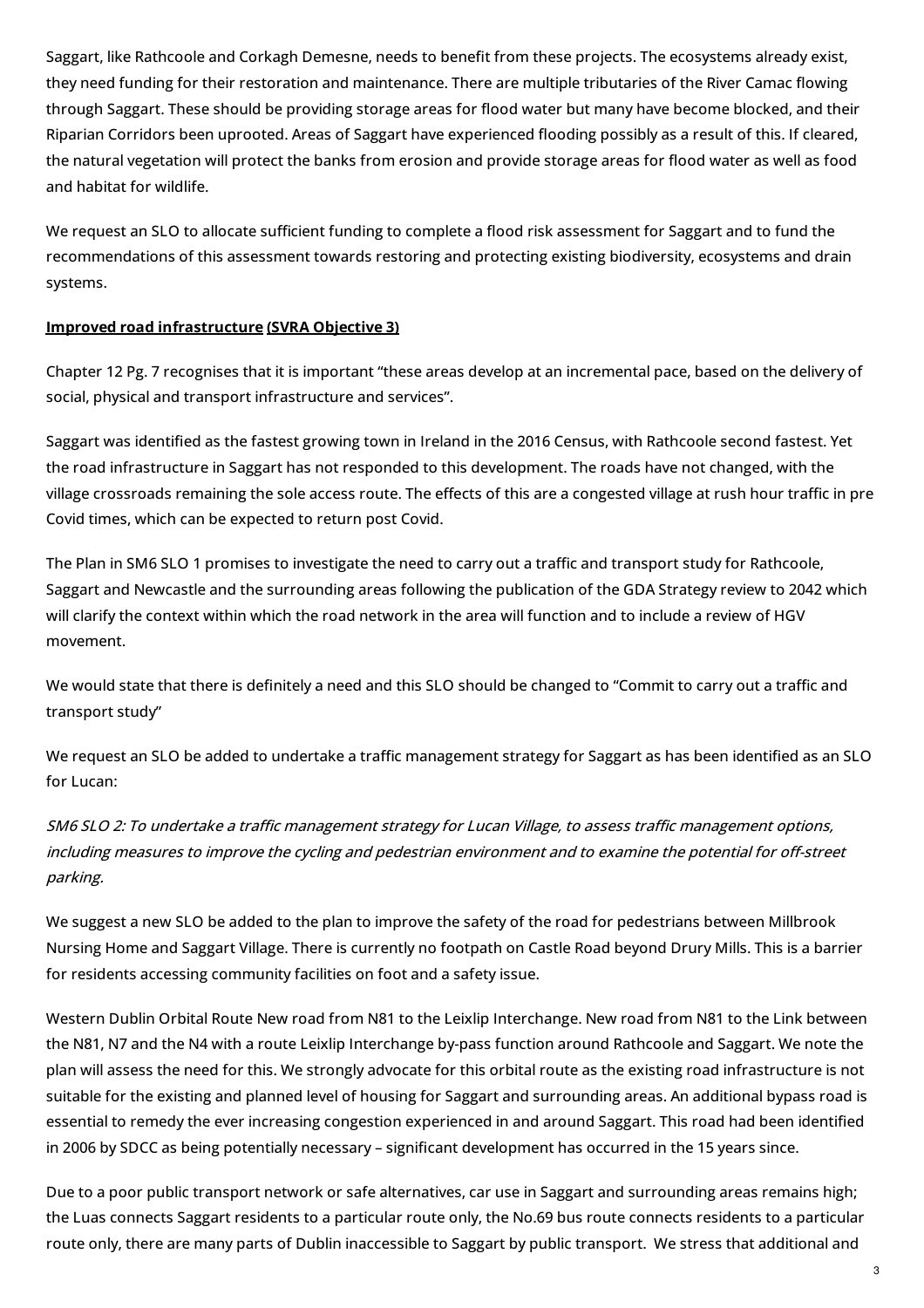increased public transport infrastructure is required and should be listed as an SLO in the Development Plan

There are no cycle lanes in the village or surrounding roads. Children cycling to school must do so on single lane roads or on footpaths. The village has recently been upgraded with wider footpaths along garter lane, which are welcomed, however these stop short at the medical centre and the tyre centre. Pedestrians must then continue onto narrow footpaths. We believe that more accessible walks and cycle ways that connect the areas of Saggart together would be of henefit

We welcome the Plan noting several commitments to review cycling facilities and cycling linkages within and around Saggart. Connecting the green areas from Citywest to Saggart and on to Rathcoole would be excellent for residents from the perspective of positive impacts on health as well as providing opportunities from the promotion of our rich heritage.

We note also the plan commits to identifying a site for the appropriate location of a new post primary school within the Neighbourhood Area of Citywest/Saggart/Rathcoole/Newcastle. As per our above comments, impart on existing infrastructure / traffic must be considered when assessing location of a much needed post primary school.

### **A village which protects and promotes its rich heritage (SVRA Objective 4)**

A historical County Dublin gem of national importance, Saggart owes its name to the monk Mosacra who founded a monastery near the village in the 7th century. Teach Sacra 'house of Sacra' later became Teach Sagard or Saggart in English. The remains of the original monastery are still to be found near the village today.

Saggart is now designated as a National Monument Zone. It also has at least 14 National Monuments as recorded by the Archaeological Survey of Ireland. These include the pair of megalithic standing stones, which are affectionately known locally as Adam and Eve. The Raheen Standing Stone (a megalithic standing stone) can also be found nearby on the Blessington Road. There are also four pre-Norman monuments in the village, which include two high crosses, a cross slab and a cross base.

Saggart has the historic Swiftbrook Paper Mill, which supplied the paper mill, which produced the paper that the 1916 Proclamation was printed on. The original home of Dean Swift is located within metres of the village crossroads alongside another historic mill pond.

One of the walkways in Rathcoole which is mentioned in the Development Plan

"GI7 Objective 4: To develop Rathcoole Woodlands as part of a wider nature/ walking trail from Saggart to Lugg Woods subject to the protection of its biodiversity, wildlife and ecological value which is of primary importance."

is in fact the path the papermill workers living in Rathcoole walked twice daily on their route to and from work. This could be a ver welcome link between different sections of the development plan i.e. Green Infrastructure, as well as Natural, Cultural and Build Heritage.

We feel this Development Plan makes strong commitments to promote heritage and tourism in the area and in creative ways which include the below commitments. We would welcome the opportunity to work with SDCC and other stakeholders to achieve these goals:

EDE20 Objective 2: To support the development of local tourist and heritage trails at suitable locations … and seek to make such trails interactive through the use of sensitive signage and the further development of mobile application software

EDE22 SLO 1: To develop the tourism potential of Saggart: Swift Brook Mill.